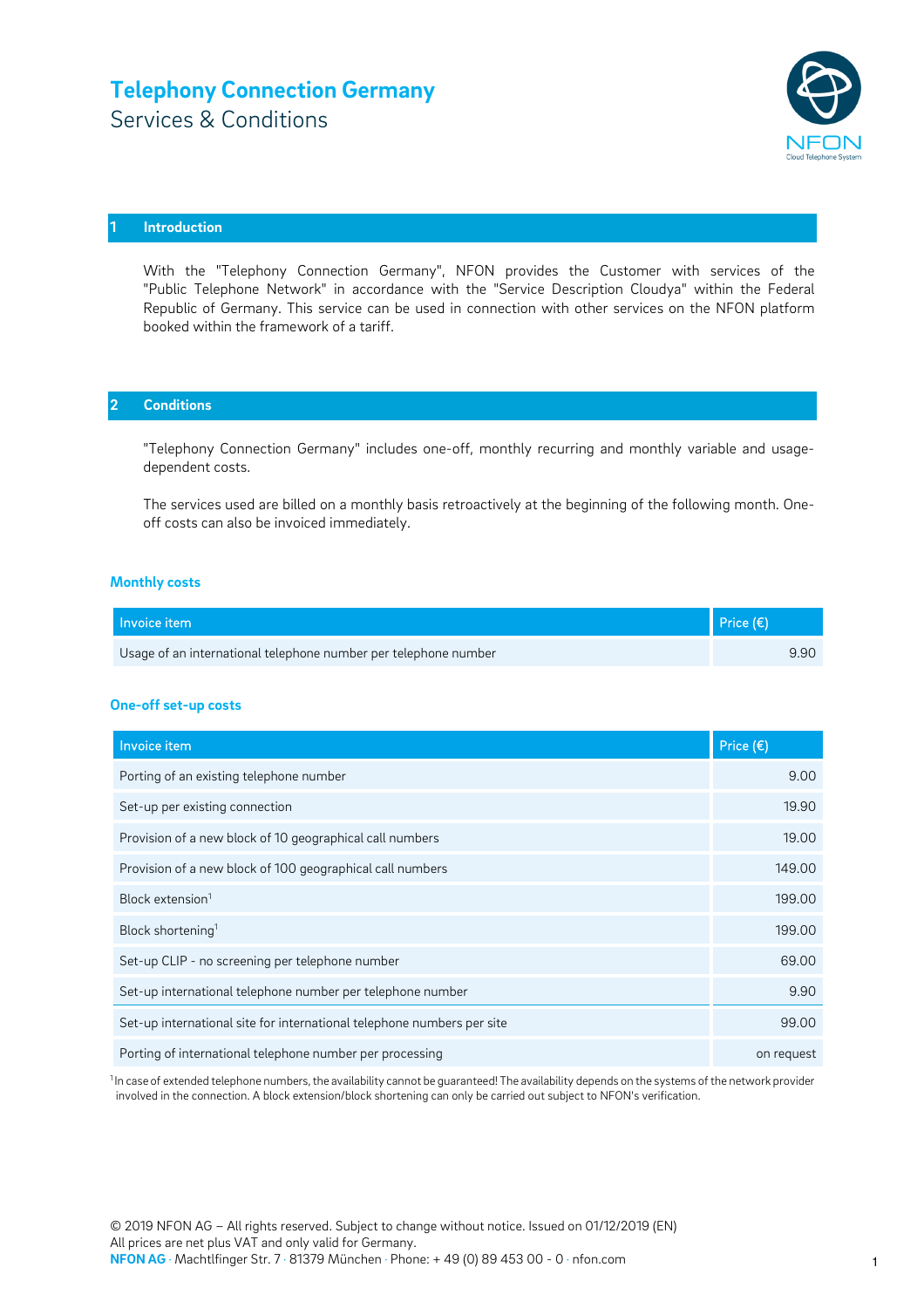

#### **Flat rates**

| Invoice item                                              | Price $(\epsilon)$ |
|-----------------------------------------------------------|--------------------|
| Germany-landline-flat rate (optional) <sup>2</sup>        | $3.90$ (monthly)   |
| Germany-landline-mobile-flat rate (optional) <sup>3</sup> | $8.90$ (monthly)   |

 $2$  Must be booked for all extensions and applies to destinations in Germany, with the exception of special numbers, value-added service numbers and mobile network numbers. Flat tariff includes 500 minutes to fixed lines.

<sup>3</sup> Must be booked for all extensions and applies to destinations in Germany, with the exception of special numbers and value-added service numbers. Flat tariff includes 500 minutes to fixed lines and 200 minutes to mobile.

#### **Usage prices**

| Germany                | Price $(\epsilon)$   |
|------------------------|----------------------|
| Landline               | 0.9 ct. (per minute) |
| Mobile (all providers) | 9.9 ct. (per minute) |

| International landline | Price $(\epsilon)$    |
|------------------------|-----------------------|
| Zone 1                 | 1.9 ct. (per minute)  |
| Zone 2                 | 9.9 ct. (per minute)  |
| Zone 3                 | 65.0 ct. (per minute) |
| Other destinations     | 29.9 ct. (per minute) |

| International mobile                            | Price $(\epsilon)$      |
|-------------------------------------------------|-------------------------|
| Mark-up for mobile networks USA and Canada      | $0.0$ Ct. (per minute)  |
| Mark-up for other international mobile networks | $15.0$ Ct. (per minute) |

All prices are in Euro or Euro Cents and are charged at the time of service provision with the current VAT. Billing will be charged for every minute of part thereof (60/60 clock rate) and respectively per connection. Changes and errors reserved.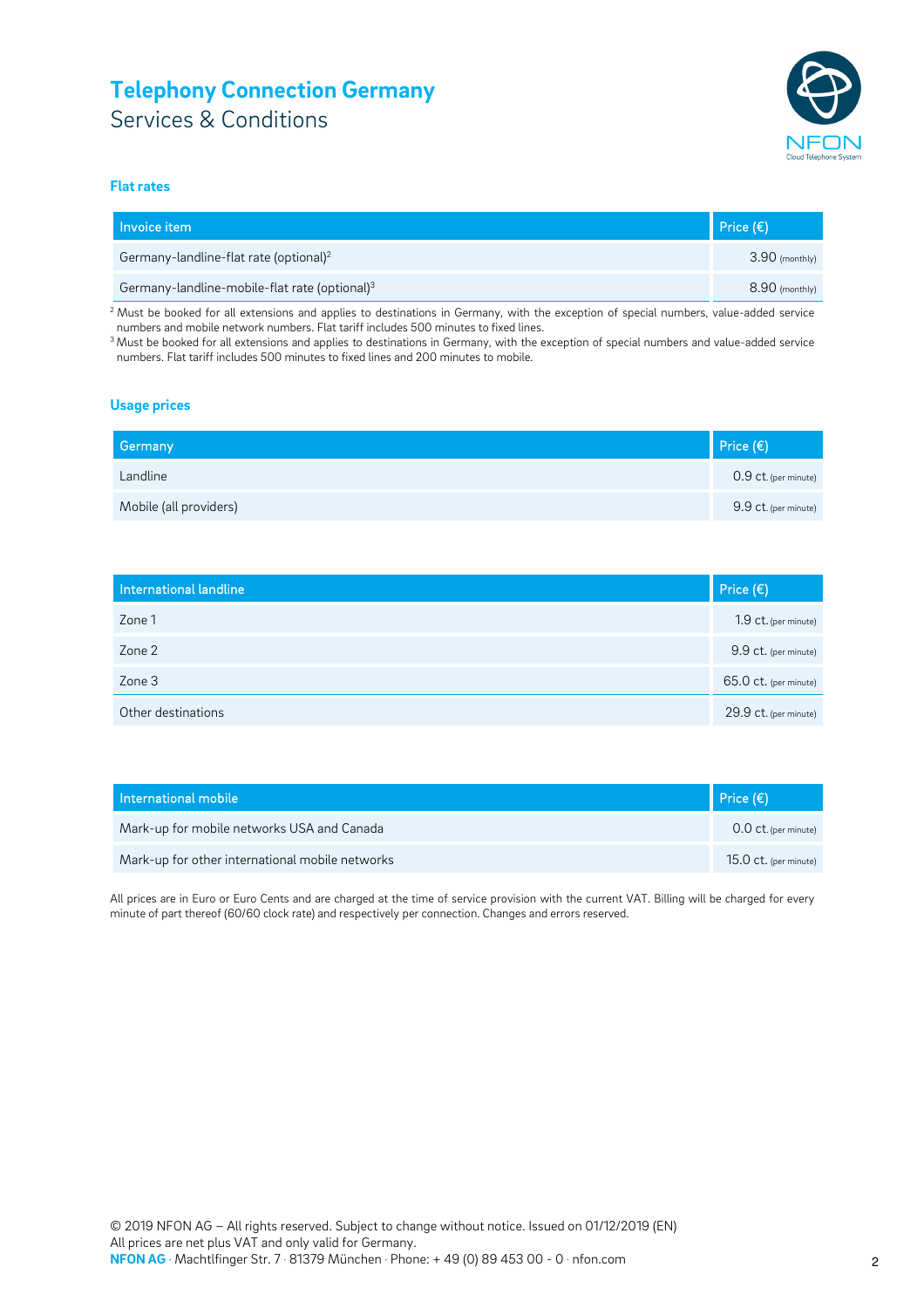

| Zone 1   |           |                    |             |                |            |
|----------|-----------|--------------------|-------------|----------------|------------|
| Belgium  | Hong Kong | Luxembourg         | Poland      | Slovakia       | Hungary    |
| Bulgaria | Ireland   | Malta              | Portugal    | Slovenia       | <b>USA</b> |
| Denmark  | Italy     | <b>Netherlands</b> | Romania     | Spain          | Cyprus     |
| France   | Canada    | Norway             | Sweden      | Czech Republic |            |
| Greece   | Croatia   | Austria            | Switzerland | UK             |            |

| Zone 2    |               |               |               |            |                |
|-----------|---------------|---------------|---------------|------------|----------------|
| Albania   | <b>Brazil</b> | India         | Lithuania     | Peru       | Turkey         |
| Andorra   | Chile         | Indonesia     | Liechtenstein | Russia     | <b>Ukraine</b> |
| Argentina | Estonia       | Iraq          | Monaco        | San Marino | Uruguay        |
| Armenia   | Finland       | <b>Israel</b> | Pakistan      | Serbia     | Uzbekistan     |
| Australia | Gibraltar     | Japan         | Paraguay      | Singapore  |                |

| Zone 3  |         |                 |                   |            |                |
|---------|---------|-----------------|-------------------|------------|----------------|
| Burundi | Cuba    | Madagascar      | Montenegro        | Seychelles | Tunisia        |
| Gambia  | Lesotho | <b>Maldives</b> | Republic of Congo | Chad       | Central Africa |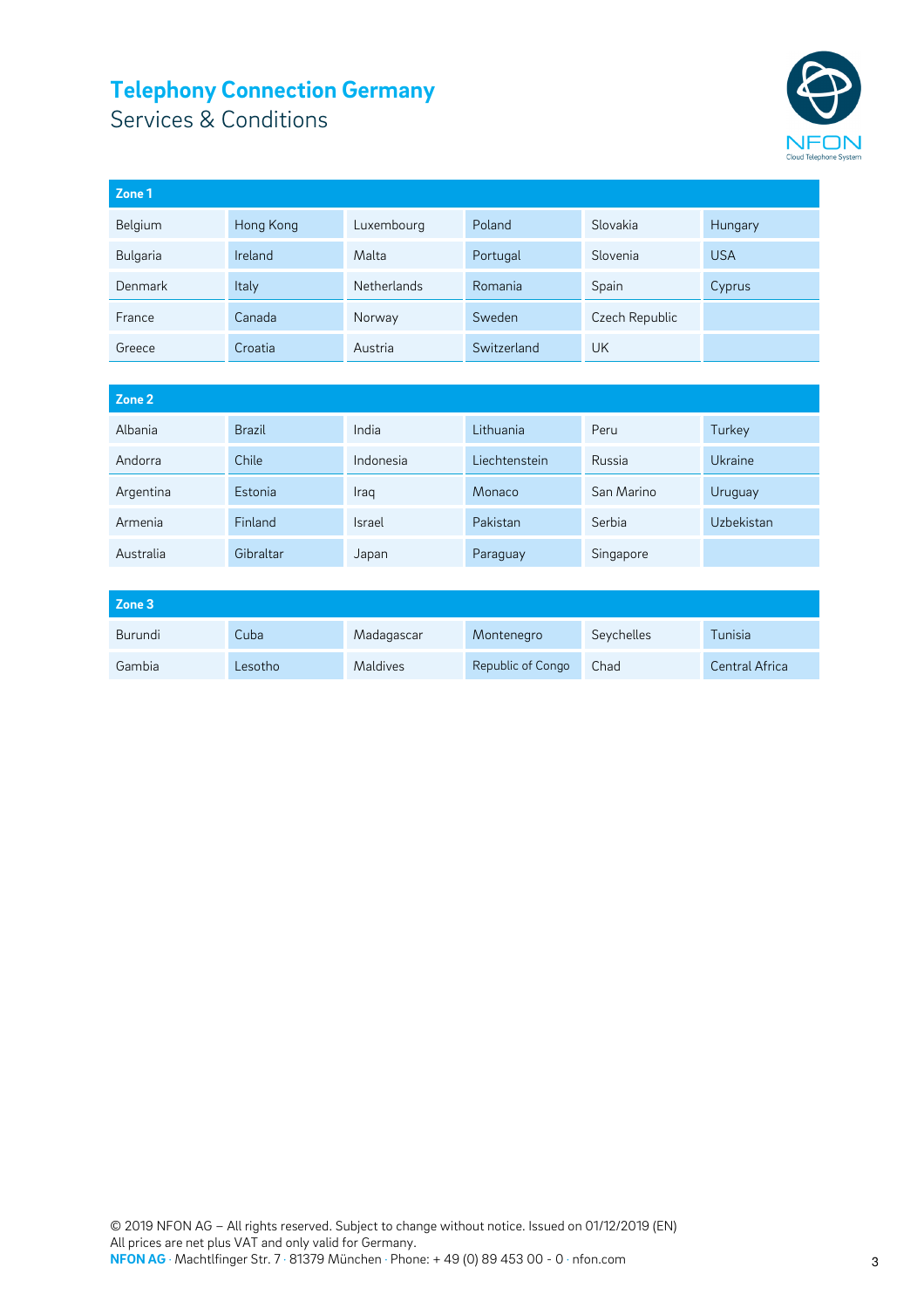

| <b>Connection prices</b><br>to special national phone<br>numbers | Telephone number / Zone | Price in cent per<br>connection | <b>Price in cent</b><br>per minute |
|------------------------------------------------------------------|-------------------------|---------------------------------|------------------------------------|
| Emergency call                                                   | 110, 112                | free of charge                  | free of charge                     |
| Free call                                                        | 0800,00800              | free of charge                  | free of charge                     |
| Uniform authority phone<br>number                                | 115                     |                                 | 1.90                               |
| Social services                                                  | 116                     | free of charge                  | free of charge                     |
| <b>Shared Cost Service</b>                                       | 01801                   |                                 | 3.27                               |
|                                                                  | 01802                   | 5.04                            | $\overline{a}$                     |
|                                                                  | 01803                   |                                 | 7.56                               |
|                                                                  | 01804                   | 16.80                           |                                    |
|                                                                  | 01805                   | $\overline{a}$                  | 11.76                              |
|                                                                  | 01806                   | 16.80                           |                                    |
|                                                                  | 01807                   |                                 | 11.76                              |
| Personal telephone number                                        | 0700                    |                                 | 19.99                              |
| National subscriber number<br>(NTR)                              | 032                     |                                 | 2.90                               |
| Information network<br>Berlin-Bonn                               | 01888                   |                                 | 7.50                               |
| Directory assistance                                             | 0118                    | Set by service provider         |                                    |
| <b>VPN</b> services                                              | 0181-0185               | Set by service provider         |                                    |
| Premium rate services                                            | 0900                    | Set by service provider         |                                    |
| Scall                                                            | 01680                   | 26.40                           |                                    |
|                                                                  | 01681                   | 26.40                           |                                    |
|                                                                  | 01696                   | 42.24                           |                                    |
|                                                                  | 01699                   | 105.60                          |                                    |
| Skyper                                                           | 01692, 01693            | 42.24                           |                                    |
|                                                                  | 016953                  | 102.94                          |                                    |
| Votecall                                                         | 01371, 01375            | 11.76                           |                                    |
|                                                                  | 01372-01374, 0138       |                                 | 11.76                              |
|                                                                  | 01376                   | 21.00                           |                                    |
|                                                                  | 01377                   | 84.03                           |                                    |
|                                                                  | 01378, 01379            | 42.01                           |                                    |

All prices are in Euro or Euro Cents and are charged at the time of service provision with the current VAT. Billing will be charged for every minute of part thereof (60/60 clock rate) and respectively per connection.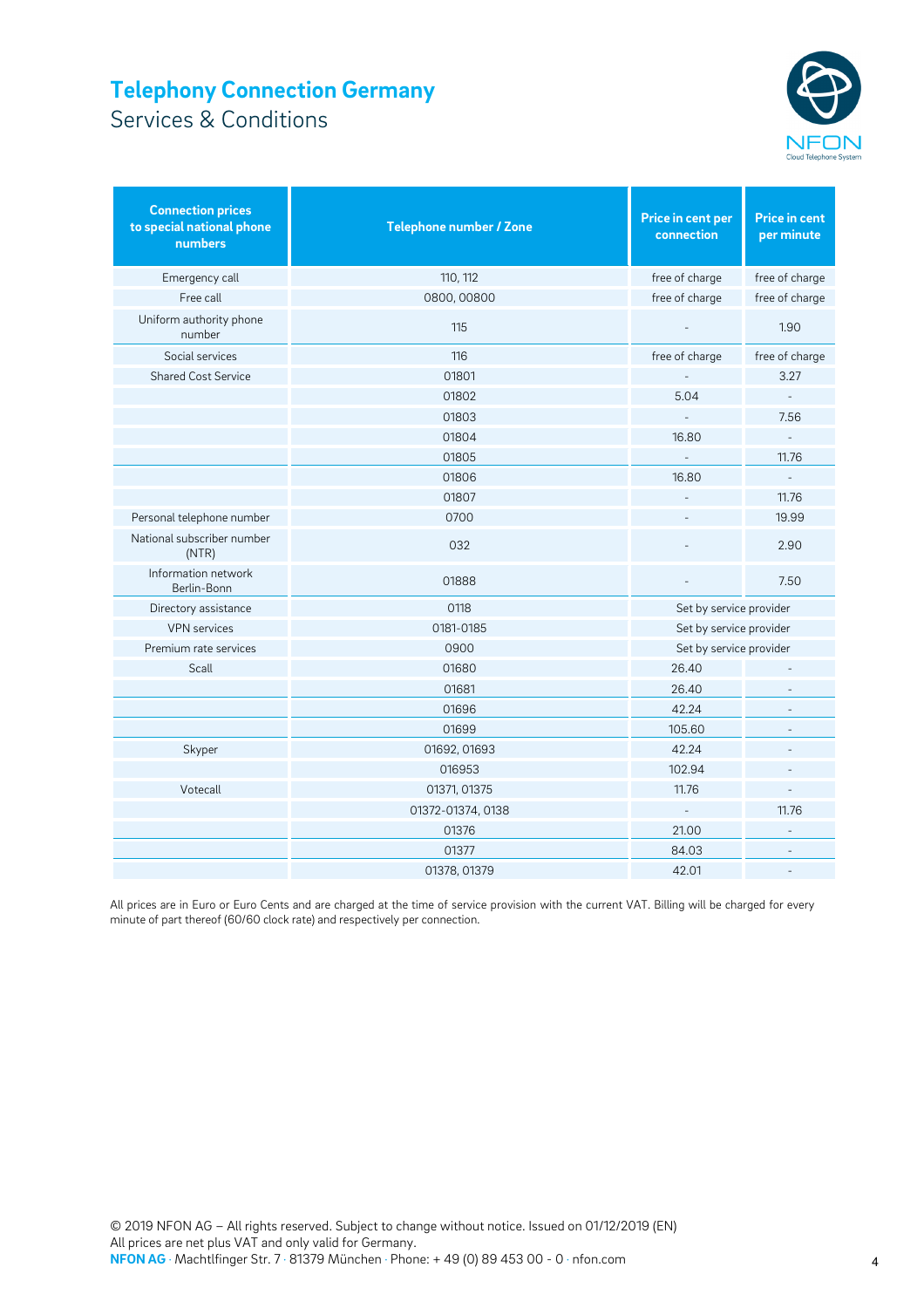

| <b>Connection prices</b><br>to satellite phone numbers | <b>Telephone numbers / Zone</b>                                                        | <b>Price in cent</b><br>per connection | <b>Price in cent</b><br>per minute |
|--------------------------------------------------------|----------------------------------------------------------------------------------------|----------------------------------------|------------------------------------|
| <b>INMARSAT BGAN</b>                                   |                                                                                        |                                        | 598.63                             |
| <b>INMARSAT BGAN HSD</b>                               |                                                                                        |                                        | 712.74                             |
| <b>INMARSAT GLOBALSTAR M</b><br>EA                     |                                                                                        |                                        | 444.00                             |
| <b>INMARSAT INMARSAT SNAC</b><br><b>SKY</b>            |                                                                                        |                                        | 599.23                             |
| <b>INMARSAT SNAC B</b>                                 |                                                                                        |                                        | 1,056.43                           |
| <b>INMARSAT SNAC B HSD</b>                             |                                                                                        |                                        | 1,013.92                           |
| <b>INMARSAT SNAC M</b>                                 | see https://www.mynfon.com/fileadmin/dial-<br>codes/NFON_international-dial-codes.xlsx |                                        | 162.69                             |
| <b>INMARSAT SNAC M4 HSD</b>                            |                                                                                        |                                        | 759.22                             |
| <b>INMARSAT SNAC MM</b>                                |                                                                                        |                                        | 598.63                             |
| INTL NETWORK - M2M                                     |                                                                                        |                                        | 333.79                             |
| <b>INTL NETWORK VODAF</b>                              |                                                                                        |                                        | 16.94                              |
| Iridium                                                |                                                                                        |                                        | 386.55                             |
| <b>EMSAT</b>                                           |                                                                                        |                                        | 257.98                             |
| Globalstar Avrasya                                     |                                                                                        | $\overline{a}$                         | 444.00                             |
| <b>MCP Satellite</b>                                   |                                                                                        |                                        | 425.25                             |
| Onair                                                  |                                                                                        |                                        | 579.89                             |
| Seanet                                                 |                                                                                        |                                        | 650.46                             |
| Thuraya                                                |                                                                                        |                                        | 386.55                             |

All prices are in Euro or Euro Cents and are charged at the time of service provision with the current VAT. Billing will be charged for every minute of part thereof (60/60 clock rate) and respectively per connection.